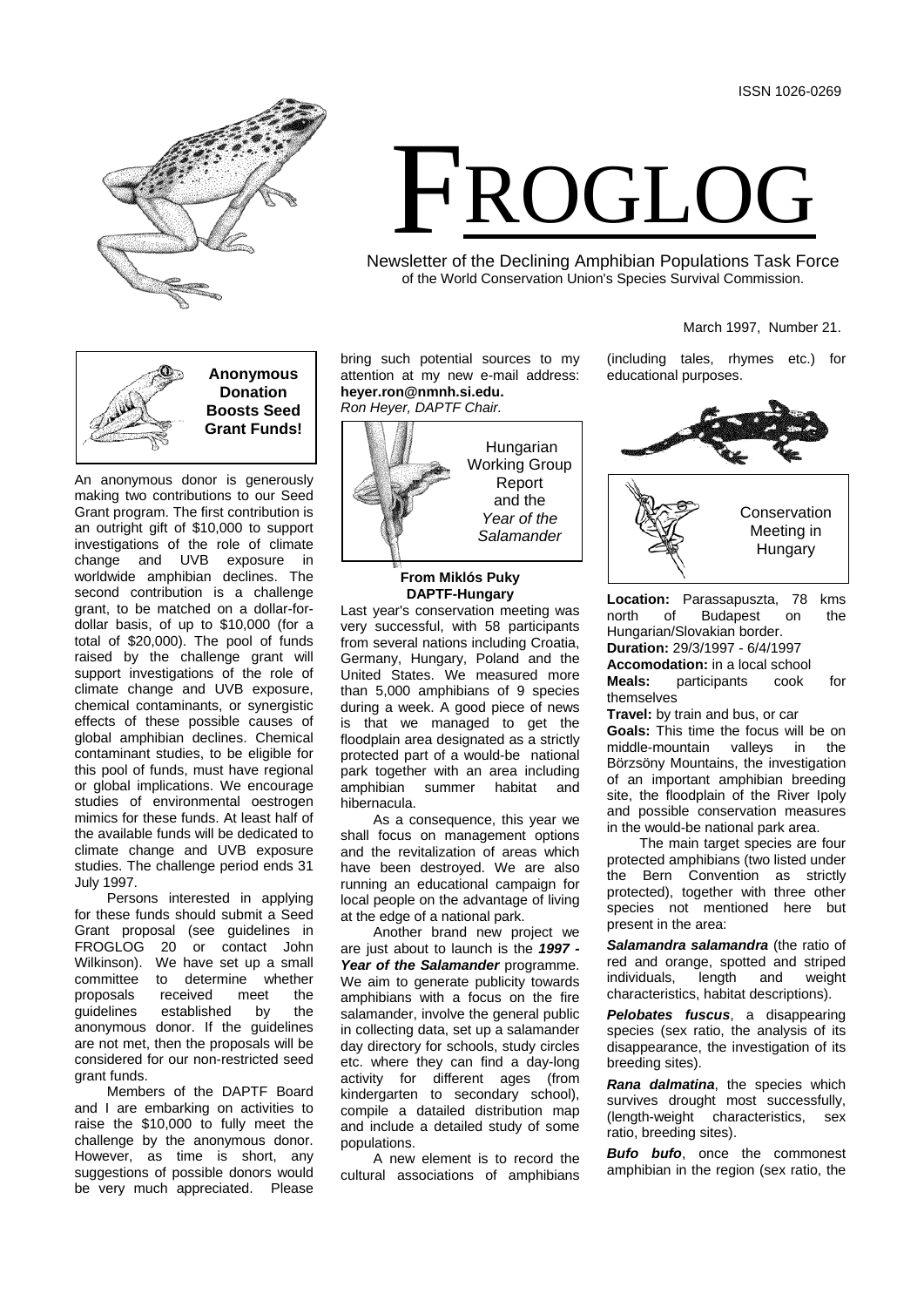analysis of its disappearance, the investigation of its breeding sites).

*The event is organized on the basis of active participation in all aspects of the meeting. For further information, contact:*

Miklós Puky, 1013 Budapest Pauler u. 19. III. em. 2. Hungary. Tel/Fax: (Hungary) 36-1-1162181

## *Or:* Szövényi Gergely **gegesz.@elte.ludens.hu**



#### **From Octávio Paulo DAPTF - Portugal**

The overall situation of amphibian populations in Portugal is good, although the desertification process in the southern half of the country has a strong effect on populations, and probably contributes to their decline. Destruction or habitat fragmentation also has a considerable effect. Large hydroelectric projects like the Alqueva Dam have influences over a very large area. This is probably the biggest artificial lake in Europe. Other, smaller (but widespread) hydrological projects also result in the alteration of local species compositions. These effects are magnified by the introduction of exotic fish, which prey on amphibian<br>larvae. Fortunately, no exotic Fortunately, no exotic<br>is have yet become amphibians established.

*Discoglossus galganoi*, *Pelodytes punctatus* and *Triturus helveticus* are species worthy of particular concern. There are very few observations of *T. helveticus* in this country. The other two species are not as rare as *T. helveticus* but have localized populations dependent on one kind of habitat. These local populations can contain a large number of animals, which sometimes gives the erroneous impression that the species is very common.

Recent work from Oporto University shows a very good situation for *Chioglossa lusitanica* and *Rana iberica*. Both species seem not to be in immediate danger, although *C. lusitanica* is vulnerable because of its highly specialized habitat requirements.<br>Our

group, from Lisbon University, did a series of short term studies in Serra de S. Mamede Natural Park (1993-1994), Serra da Estrela Natural Park (1993 and 1995) and Sintra-Cascais Natural Park (1995). The main objectives of these studies were to establish a baseline for future comparisons and detection of declines, to test our field and

analytical methods and to choose<br>priority areas for amphibian amphibian conservation. In one Natural Park, there have been no observations of *Alytes obstetricans* and *Pelobates cultripes* since 1979*.* These species are probably locally extinct.

Following these studies, we are attempting to begin a long term study on a mountainous area (1800-2000m) inside Serra da Estrela Natural Park. This area seems to be more adequate to study the effect of global factors without the confounding effects of habitat modification or fragmentation.

*Contact:* Octavio Paulo, Depto. Zoologia e Antropologia, Faculdade de Ciências da Universidade de Lisboa, P-1700 Lisboa, Portugal. Tel: 351 - 1 - 7573141 ext. 1514 Fax: 351 - 1 - 7500028



## **By Michael J. Tyler DAPTF - Australia**

The Australian Government has taken unprecedented action and banned 84 herbicide products from use near water because of their impact upon frogs and tadpoles.

All of these products, of which Roundup (Monsanto) is the best known, contain glyphosate as the active ingredient. However, there is agreement that it is not the glyphosate that is the principal problem but a detergent additive termed a dispersant or wetting agent. The function of the dispersant is to break down the surface tension at the leaf surface, so that the individual spray droplets disperse to completely cover the leaf.

Unfortunately, all detergent compounds interfere with cutaneous respiration in frogs and particularly gill respiration in tadpoles. Impact may vary with water temperature because oxygen saturation decreases with temperature. To date there have been no tests at 40°C or above - conditions when oxygen availability is very low.

Although the herbicide is claimed to be "environmentally friendly", it is clear that users have been lulled into a false sense of security. The use of these herbicides near water is already banned in the UK and the USA. It is to be hoped other countries join Australia in following suit.

**Contact: Michael J. Tyler, Department**<br>of Zoology. The University of Zoology, The University of Adelaide, GPO Box 498, Adelaide, South Australia 5005, AUSTRALIA. **mtyler@zoology.adelaide. edu.au**

*(Mike has also been generating some valuable income for the DAPTF by the sale of chocolate frogs!)*



The *1996 IUCN Red List of Threatened Animals*, compiled and edited by J. Baillie and B. Groombridge, has recently been published by IUCN/SSC. A total of 156 amphibian species are listed,<br>using IUCN's new system of using IUCN's new system of categories and criteria (Extinct 5; Critical 18; Endangered 31; Vulnerable 75; Lower risk (conservation dependent) 2; Lower risk (near-threatened) 25). The editors make it very clear that amphibians (together with fishes and reptiles) have not been as comprehemnsively assessed as other taxa, notably birds and mammals, and that these figures are very likely to be an underestimate. Of the amphibian species that have been assessed, 25% of species are threatened with extinction, a higher proportion than that for birds and mammals. The inadequacy of the data for amphibians is perhaps illustrated by a geographical analysis that suggests that Australia and the USA have much greater numbers of threatened amphibian species than other countries. This surely reflects our greater knowledge of amphibians in these countries rather than the actual situation.

*Tim Halliday, International Director.*



## **From Michael E. Dorcas DAPTF - Monitoring Protocols Working Group**

The Georgia Herp Atlas (GHA) was initiated to learn more about the distribution of reptiles and amphibians in this understudied state. Because of<br>the paucity of professional professional herpetologists in Georgia, we are depending on amateurs to help us more efficiently survey the infrequently visited parts of the state. The qualifications of GHA participants are quite modest: ownership of a camera, willingness to donate photos, and an interest in the well-being of all reptiles and amphibians. Participants are simply asked to photograph herps as they encounter them, either through active searches or opportunistically, and document locality, date, and observer's name on provided field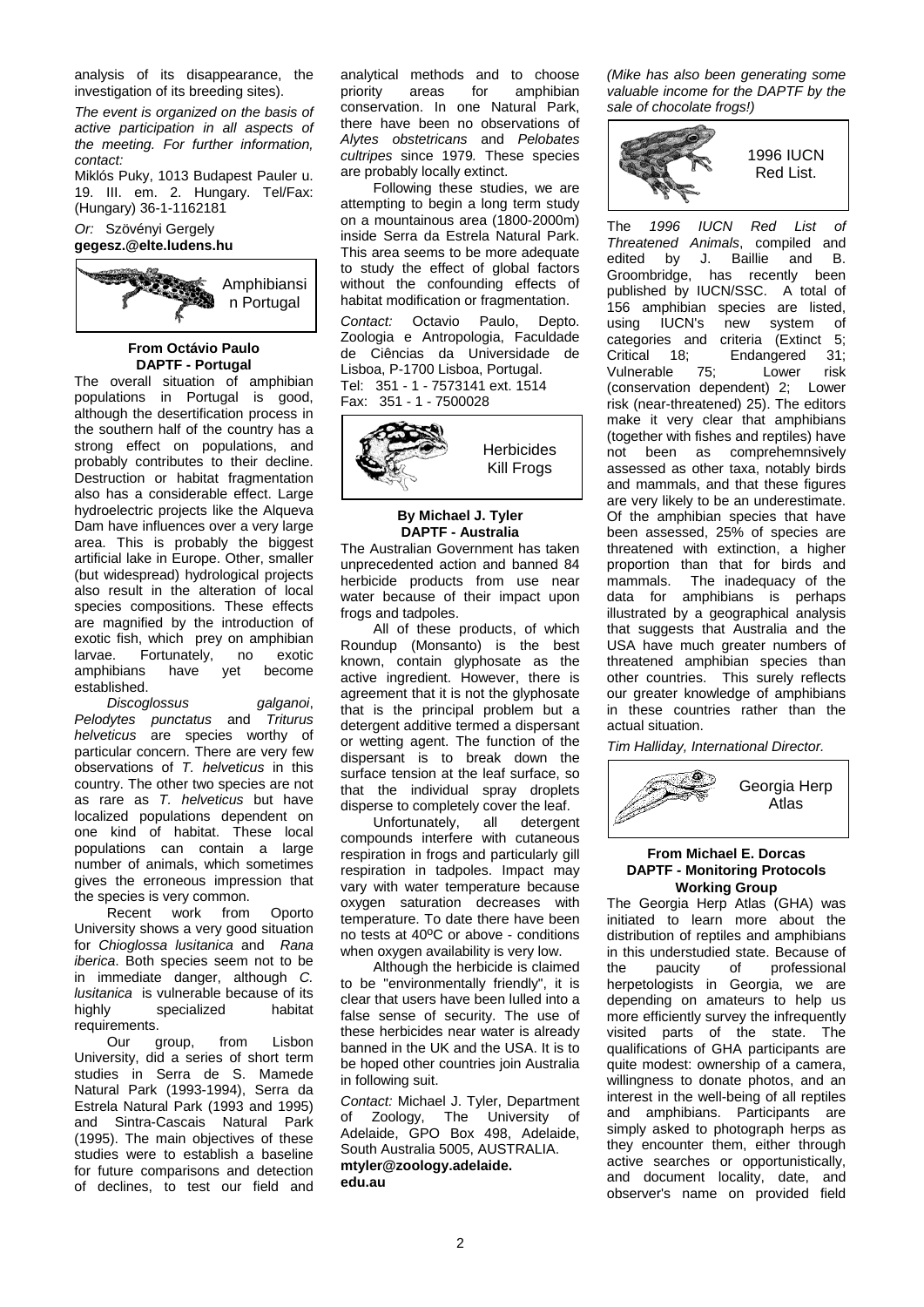cards. Participants range form "hardcore" herpetologists to school children and are located throughout the state. Because of the photo-documentation requirement, participants need not know what species they observed, just who they themselves are, where they are , and what day it is.

Since the official GHA "kickoff' in August 1996, over 250 records have been submitted representing over sixty different species. Additionally, more than 30 of the records have been from counties not previously documented as harboring a particular species. Despite a few out of focus photos, most shots have been very revealing as to the identity of the particular herp in question. One shortfall of the use of photos as vouchers is the difficulty in accurately identifying some species from a photo alone (i.e. five-lined<br>skinks. Bufo. Desmognathus). Bufo, *Desmognathus*). Professional biologists have been asked to sacrifice single voucher specimens of

these cryptic species to supplement photographic vouchers. In addition to photographs, audio recordings of frog<br>calls. videos. and road-killed calls, videos, and road-killed<br>specimens are also considered considered acceptable verification.

*For more information please contact:* John Jensen, Georgia Herp Atlas, Nongame Program, 116 Rum Creek Dr., Forsyth, GA 31029, USA. Phone: (912) 994-1438

## **land.forsyth\_nongame@mail. dnr.state.ga.us**



It is now possible for high school and college biology classes, as well as other interested environmental groups, to become more involved in the<br>research into global amphibian into global amphibian declines. A professionally prepared, hands-on teaching unit entitled "Amphibians as Bio-Indicators" is now available.

The unit consists of a set of professional 35mm colour slides of each of the 206 species of amphibians of the United States. Each slide is numbered and a variety of information is available with regard to the animals and their lifestyles. Customized sets are available for each of the 36 state units completed to date. More customized sets are expected to be offered soon.

*Information about this unique teaching unit may be obtained from:* Suzanne L. Miller, Kansas Heritage

Photography, 840 S.W. 97th Street, Wakarusa, KS 66546. Tel: 1-913-836-2119

## **wakarusa@cjnetworks.com**



A new committee has recently been formed to review the status of Taiwanese amphibians. A status category has been assigned to each species based on species distribution, population size and population growth trends.<br>Four

species have been categorized as "endangered": *Rhacophorus arvalis*, *Rhacophorus aurantiventris*, *Rana psaltis* and *Rana taiwanian*. The species *Hynobius formosanus,<br>Microhyla Microhyla butleri*, *Rhacophorus prasinatus* and *Rana taipehensis* are considered "vulnerable". A further three species are listed as "rare", and eighteen species are deemed as being currently under "no risk".

*For further information contact:*  Kwang-Yang Lue, DAPTF - Taiwan, Department of Biology, National Taiwan Normal University, 88 Dingchou Road Sec. 4, Taipei 117, TAIWAN, REPUBLIC OF CHINA. Tel: 886-2-9326234 ext. 338 Fax: 886-2-9312904

# **biofv025@scc.ntnu.edu.tw**



## **From Vladimir L. Vershinin DAPTF - Urals (Urban Areas)**

Research has been conducted on amphibian populations in areas with a high degree of urbanization. We have established that specific reproductive strategies have appeared, promoting the formation of new genotypes in city populations. This is manifested phenotypically and in features of these populations' physiological functions. A high mortality in the early stages of development is compensated for by a sharp decrease in mortality at the point of metamorphosis.

The high tolerance of the spawn of *R. arvalis* in an urban environment<br>represents the consequence of represents the consequence adaptive changes which promote successful reproduction in city populations. Other population dynamics result in the formation of specific genetic characters in new generations, that are displayed in a series of changes in phenotypic features. Under the conditions in city ponds, larger animals (with a higher volume: surface-area ratio) are found, and with high rates of exchange and<br>low skin penetration. Steady low skin penetration.<br>reproduction at a low at a low average fecundity and small egg size, as well as a series of adaptive features at embryo, larva and froglet stages testify to the difference between reproductive strategies in *R. arvalis* from urban and natural populations.

Populations of sympatric species of brown frog from the same urbanized landscape display a different adaptive reproductive strategy. In urban *R. temporaria*  populations, animals with a high growth rate, early sexual maturity and short longevity predominate. The increase in frequency of abnormal spawn in urban populations reflects definite changes in the most important of their functions, reproduction. This represents the extreme expression of these processes and can facilitate their early diagnosis. These changes<br>in reproductive strategy produce in reproductive strategy territorially limited, small, isolated populations in the city area.

*Contact:* Vladimir L. Vershinin, Institute of Plant & Animal Ecology, Uralian Branch - Russian Academy of Sciences, Ul.8 Marta, 202, Ekaterinburg 620008, RUSSIA.



Pedraza, E.M. and Lizana, M. (1996) Mortality of toad embryos because of UV-B radiation in high mountain areas of the Sierra de Gredos (Spanish Central System). *An abstract of a paper presented at the Spanish-Portuguese herpetological meeting in Porto, December 1996.*

During the breeding season of *Bufo bufo* and *Bufo calamita* in Prado de las Pozas, Sierra de Gredos, at 1920m, we collected 1800 eggs of both species from six different clutches (300/clutch). Eggs were distributed in 12 enclosures (150/enclosure) which permitted the circulation of water and air. Four enclosures were covered with Llumar filters which blocked UV-B radiation and four were covered with PVC filters which slightly impeded the passage of UV-B rays. The remaining four were covered with a 2cm-mesh plastic netting which permitted the passage of light and air and prevented possible predation. The enclosures were placed in the natural spawning sites of the two toads, a wide, quiet stream and a very shallow pond for *Bufo bufo*  and *B. calamita* respectively.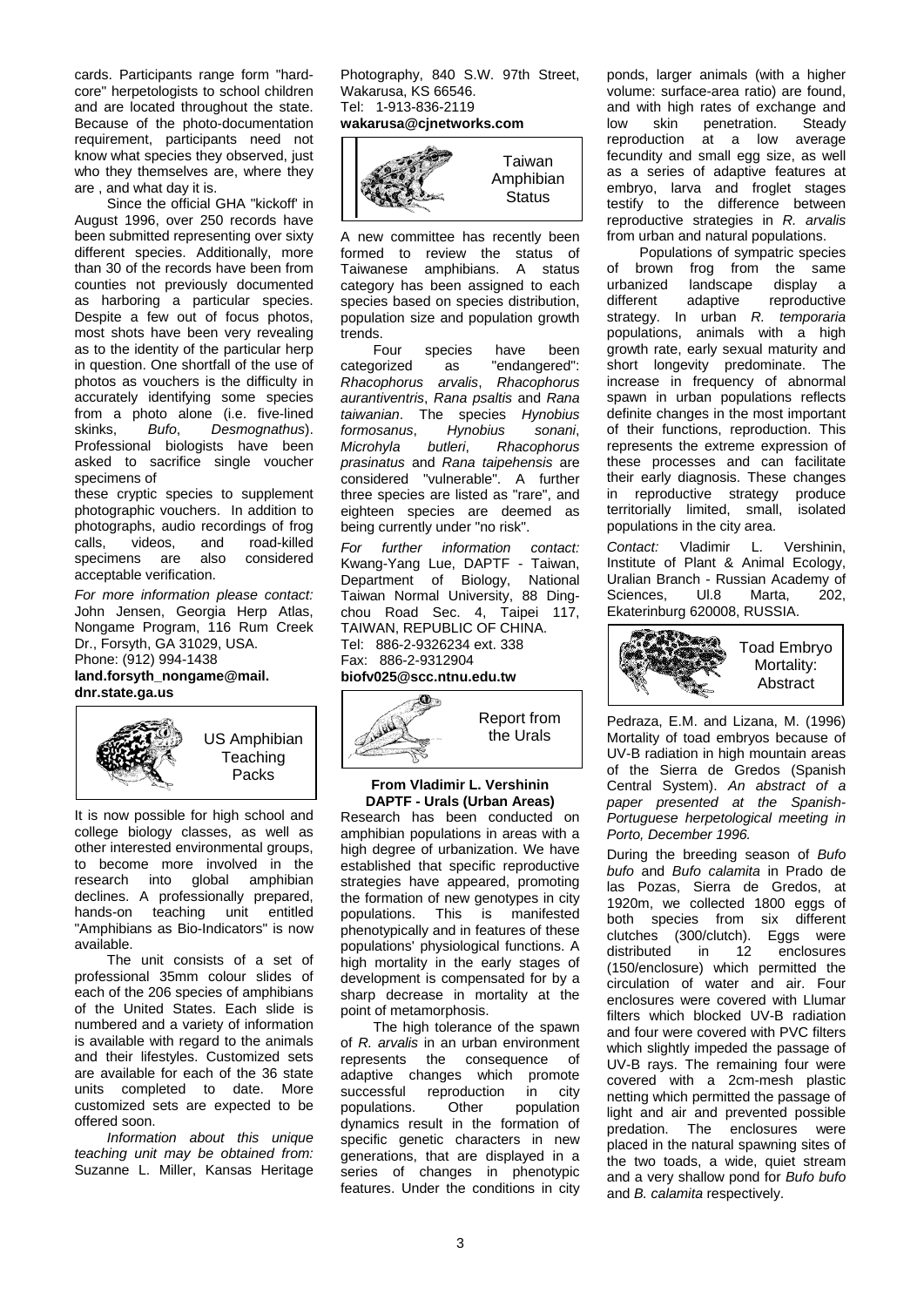Periodically (circa every 2 days), the remaining eggs were counted and, later, the tadpoles in each enclosure, taking note of the average Gosner stages and water temperature. The experiment was carried out during June 1996 and ended when the tadpoles were in Gosner stages 25-29: free-swimming tadpoles.

In *Bufo bufo*, significant differences in survival were observed: 78% in embryos covered with the UV-B filter; 50.83% in enclosures covered with the PVC filter and only 18% in the enclosures without filters. *Bufo calamita* embryos showed no significant differences in survival between the various enclosures. We discuss the possible adaption of B. calamita to very shallow ponds in high mountain areas and the comparison with other geographic zones where the levels of photolyase enzyme of some amphibians are known.

*Contact:* Miguel Lizana, Departmento de Biologia Animal, Universidad de Salamanca, 37071 Salamanca, Spain. **lizana@gugu.usal.es**



**Frog populations** nearly absent in 1988 have exploded on a West Michigan farm. The farm was originally in a conventional soy / corn rotation<br>using traditional environmental using traditional environmental biocides. When the site was converted to an organic farm and nursery, *Rana pipens*, the leopard frog became extremely abundant. Tea coloured water associated with increased compost use tints the temporary pond water. This organically charged water supports enormous populations of tadpoles. The diversity of amphibian species has also increased since the transition, and the species present now include: green frogs (*Rana clamitans*), pickerel frogs (*R. palustris*), wood frogs (*R. sylvatica*), western chorus frogs (*Pseudacris triseriata triserata*), lesser gray tree frogs (*Hyla chrysoscelis*), spring peepers (*Hyla crucifer*) and American toads (*Bufo americanus*). Garter snakes and other predators have also returned to check the advancing amphibian populations.

*For further information contact:* Patrick D. McKown and Samuel M. DeFazio, Praxis, 2723 116th Ave., Allegan, Mi 49010, USA.

# Tel/Fax: 616-673-2793

**Robstein Chidavaenzi,** Curator of Herpetology at the Natural History Museum of Zimbabwe has kindly agreed to be the DAPTF contact in Zimbabwe. He is currently engaged in

contacting our other members in that country with a view to establishing a Working Group.

*Contact:* Robstein L. Chidavaenzi, Bulawayo, ZIMBABWE.

**Cynthia Carey** is the new Chair of our Climate and Atmospheric Change Working Group.

*Contact:* Cynthia Carey, Department of EPO Biology, University of Colorado, N122 Ramaley, Campus Box 334, Boulder, CO 80309-0334, USA.

## **Cynthia.Carey@Colorado.edu**

**DONATIONS** We gratefully acknowledge receipt of donations from the following between 1st December 1996 and 15th January 1997. **Organizations:** Desert Fishes Council, Mid-Missouri Herpetological Society, National Aquarium in Baltimore, Oklahoma Herpetological Society, Zoologischer Garten, Köln. **Individual donors:** Kraig Adler, Jim<br>Andrews Neil Armantrout Jim Andrews, Neil Armantrout, Armelagos, Chris Banks, Breck Bartholomew, Bill Belzer, Robert Bernstein, Justin Bookey, Janalee Caldwell, Charles Carpenter, James Christiansen, Ted Davis, William Degenhardt, Michael Dloogatch, R. A. Early, Dinorah Echeverria, Arthur Echternacht, Karen Furnweger, Carl<br>Gans. Merete Gerdel. George Gans, Merete Gerdel, Gorman, Steve Gorzula, D. Earl Green, P. A. Greenberg, Gregory Gruener, Suzanne Gunderman, John Hall, Benjamin Hammett, Judy Hancock, James Hanken, James Harding, Julian Harrison, John Harshbarger, John Hays, Kurt Henkel, Stanley Hillman, Douglas Holmes, Eugene Holmes, Mrs. M. Hope & friends, Peter Hovingh, Roberto Ibáñez, Mark Jennings, Jett, Douglas Johnson, Gilbert Kaback, Sharon Kinsman, Charlotte LaTier, John Larsen Jr., Michael Lau, Greg Linder, Michael Lodato, Michael Long, Kuang-Yang Lue, Tom Mason, James Menzies, Matthew Mickiewicz, Joseph Mitchell, Edward and Judith Moll, John Murphy, Allan Muth, Kathy Nemec, John Netherton Jr., Hidetoshi Ota, William Parker, Debra Patla, Don Perschau, James Petranka, John E. Petzing, Belinda Porter, Harvey Pough, Andrew Price, Stanley Rand, Alan Resetar, Christina Richards, Dale Roberts, Douglas Rossman, David Saugey, Barbara and Alan Savitzky, John Serrao, Tibbar Sindt, Heather<br>Skadsen, Hobart Smith, Betsy Skadsen, Hobart Smith, Betsy Spettigue, Glenn Stewart, Margaret Stewart, Mark Stromberg, K. and D. Trachsel, David Wake, Marvalee Wake, Robin Walsh, Peter Warny, Howard Youth, Richard Zweifel.



Publications of Interest

*A draft document entitled*  Standardized Field Sampling Methods for Assessing Headwater Habitat Streams in Ohio *is now available from its author:* Robert Davic, Ohio Environmental Protection Agency, Division of Surface Water, Northeast District Office, 2110 East Aurora Road, Twinsburg, Ohio 44087, USA. Tel: (216) 963-1132

### **Robert\_Davic@central.epa. ohio.gov**

Braña, F., Frechilla, L. & Orizaola, G. (1996) Effect of introduced fish on amphibian assemblages in mountain lakes of northern Spain. *Herpetol. J:* **6:** 145-148.

Cunningham, A. A., Langton, T. E. S., Bennett, P. M., Lewin, J. F., Drury, S. E. N., Gough, R. E. and MacGregor, S. K. (1996) Pathological and microbiological findings from incidents of unusual mortality of the common frog (*Rana temporaria*). *Phil. Trans. R. Soc. London:* **351:** 1539-1557.

Cunningham, A.A., Sainsbury, A.W. and Cooper, J.E. (1996) Diagnosis and treatment of a parasitic dermatitis in a laboratory colony of African clawed frogs (*Xenopus laevis*). *Veterinary Record* **138:** 640-642.

Fleming, L. V., Mearns, B. and Race, D. (1996) Long term decline and potential for recovery in a small, isolated population of natterjack toads *Bufo calamita. Herpetol. J.* **6:** 119- 124.

Gorzula, S. (1996) The trade in dendrobatid frogs from 1987 to 1993. *Herpetol. Rev.* **27:** 116-123.

Halliday, T.R. (1996) Amphibians. In: Sutherland, W.J. (ed.) *Ecological Census Techniques. A Handbook.* Cambridge University Press. pp. 205- 217.

Hays, J. B., Blaustein, A. R., Kiesecker, J. M., Hoffman, P. D., Pandelova, I., Coyle D. and Richardson, T. (1996) Developmental responses of amphibians to solar and artificial UVB sources: a comparative study. *Photochem. Photobiol.* **64:** 449-456.

Hecnar, S. J. and M'Closkey, R. T. (1996) Regional dynamics and the status of amphibians. *Ecology.* **77:**  2091-2097.

Lötters, S. (1996) *The Neotropical Toad Genus* Atelopus*.* M. Vences & F. Glaw Verlags GbR, Köln. ISBN: 3- 929449-02-1. DM38 + mailing charge. (*The book is in English with a Spanish*